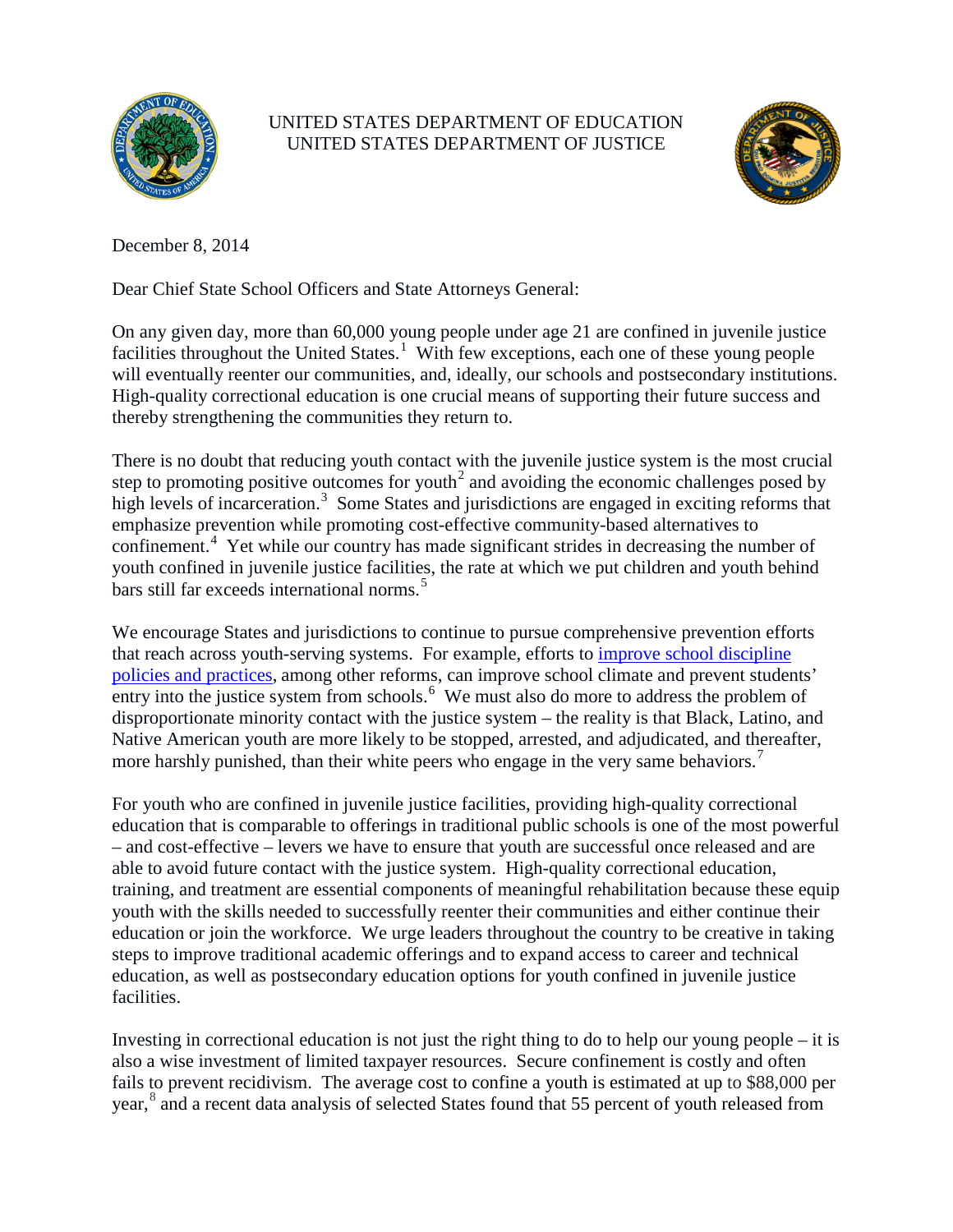juvenile justice facilities were rearrested within 12 months.<sup>[9](#page-2-8)</sup> High-quality correctional education – including postsecondary correctional education, which can be supported by Federal Pell Grants – has been shown to measurably reduce re-incarceration rates.<sup>10</sup> It is also cost effective: recent research findings suggest that a \$1 correctional education investment can cut re-incarceration costs by between \$4 and \$5 during the first three years post-release.<sup>11</sup> Less crime means not only lower prison costs – it also means safer communities. High-quality correctional education is thus one of the most effective crime-prevention tools we have.

Improving prevention efforts and strengthening the correctional education for youth who do enter the system are both recommendations of the [Task Force Report to the President](http://www.whitehouse.gov/sites/default/files/docs/053014_mbk_report.pdf) for the *My Brother's Keeper* initiative, which aims to address persistent opportunity gaps faced by boys and young men of color and ensure that all young people have the opportunity to reach their full potential. In a [June 9, 2014 letter,](http://www.ed.gov/blog/wp-content/uploads/2014/06/doj-dod-ltr.pdf) we noted several ongoing Federal initiatives in this area. Today, we are pleased to announce the release of new guidance and technical assistance materials that will help State and local leaders provide high-quality education to youth in juvenile justice facilities:

- A **resource guide**, *Guiding Principles for Providing High-Quality Education in Juvenile Justice Secure Care Settings* from the U.S. Department of Education (ED) and U.S. Department of Justice (DOJ) identifies promising practices for improving education programs in juvenile justice facilities, as well as areas in which Federal legal obligations apply.
- A **Dear Colleague Letter on the Individuals with Disabilities Education Act for Students with Disabilities in Correctional Facilities** from ED's Office of Special Education and Rehabilitative Services clarifies State and public agency obligations under the Individuals with Disabilities Education Act to ensure the provision of a free and appropriate public education to eligible students with disabilities in correctional facilities.
- A **Dear Colleague Letter on the Civil Rights of Students in Juvenile Justice Residential Facilities** from ED's Office for Civil Rights and DOJ's Civil Rights Division clarifies that those juvenile justice residential facilities that receive Federal funding, like all other public schools, must comply with Federal civil rights laws that prohibit discrimination based on race, color, national origin, sex, religion, and disability.
- A **Dear Colleague Letter on Access to Pell Grants for Students in Juvenile Justice Facilities** for campus financial aid professionals and accompanying **factsheets** from ED's Office of Postsecondary Education clarify that otherwise eligible youth who are confined in juvenile justice facilities are eligible to receive Federal Pell Grants, subject to the modified cost of attendance statutory provisions that apply to incarcerated students.

We hope these resources, which are available at [www.ed.gov/correctionaled,](http://www.ed.gov/correctionaled) help you to provide access to high-quality correctional education for all youth committed to your care and enrolled in your schools.

President Obama has observed that education is ultimately "about giving each and every one of us the chance to fulfill our promise, and to be the best version of ourselves we can be." This observation may be particularly apt for high-quality correctional education, which is one important way of providing some of our most vulnerable youth with a real chance at a second